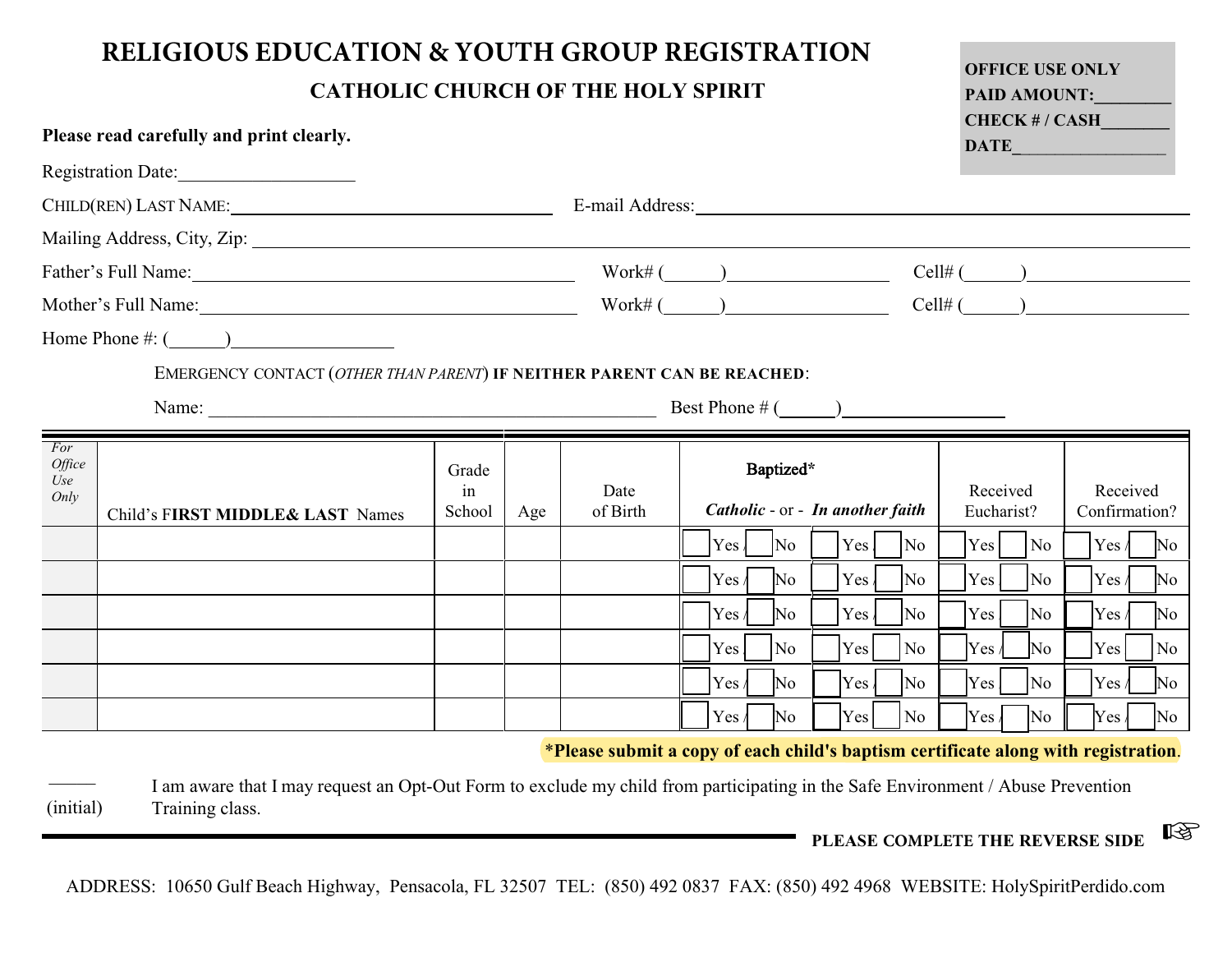## **IN OUR EFFORTS TO BETTER SERVE THE EDUCATIONAL NEEDS OF YOUR CHILDREN PLEASE PROVIDE THE FOLLOWING INFORMATION:**

Does your child(ren) have allergies, learning and/or physical disabilities? If yes, please specify. Child's Name Allergy/Disabilities

## **PARENT or GUARDIAN'S WRITTEN CONSENT for FAMILY PHOTO RELEASE AUTHORIZATION**

| I affirm that I am the parent or guardian of the above-named child, and I hereby CONSENT   DO NOT CONSENT to the use of his                  |  |  |
|----------------------------------------------------------------------------------------------------------------------------------------------|--|--|
| her photographic or video image for use in the Faith Formation Program at Holy Spirit Parish. These images may also appear on our parish web |  |  |
| page. I further affirm that I have the right to issue such consent.                                                                          |  |  |

| Date:                                                                                                                                                                           | Parent/Guardian Signature:                                                                                                                                                                                   |
|---------------------------------------------------------------------------------------------------------------------------------------------------------------------------------|--------------------------------------------------------------------------------------------------------------------------------------------------------------------------------------------------------------|
| Our family is registered in this parish:<br>Our family attends Mass:<br>Our children attended Faith Formation last year:<br>Our children will attend Faith Formation this year: | : If not, please request and complete a PARISH REGISTRATION FORM today.<br>Yes<br>No<br>Monthly<br>Seldom<br>Never<br>Weekly<br>Monthly<br>Seldom<br>Never<br>Weekly<br>Never<br>Monthly<br>Seldom<br>Weekly |
| <b>Teach Faith Formation</b><br>[can help :                                                                                                                                     | Spirit Nite<br><b>VBS</b><br>Occasionally sub in class<br><b>Sports</b>                                                                                                                                      |
| Other help:                                                                                                                                                                     |                                                                                                                                                                                                              |
|                                                                                                                                                                                 |                                                                                                                                                                                                              |

## **BY LISTING THE NAMES OF THE PEOPLE BELOW YOU ARE ALLOWING OUR FAITH FORMATION TEACHERS TO RELEASE YOUR CHILDREN TO THEM:**

| NAME / RELATIONSHIP<br><u> 1989 - Johann Harry Harry Harry Harry Harry Harry Harry Harry Harry Harry Harry Harry Harry Harry Harry Harry</u> |  |
|----------------------------------------------------------------------------------------------------------------------------------------------|--|
| NAME / RELATIONSHIP                                                                                                                          |  |
| NAME / RELATIONSHIP                                                                                                                          |  |
| NAME / RELATIONSHIP                                                                                                                          |  |
| NAME / RELATIONSHIP                                                                                                                          |  |

*REGISTRATION FEE:* **One child - \$25.00\* Each additional child - \$20.00\* \***Sacramental Catechesis registration and fees are ADDITIONAL \$20.00 for each child

receiving his/her First Holy Communion and Confirmation.

\*Make checks payable to: *Catholic Church of the Holy Spirit*. Please download form, and email completed form to **Bridget Simpson: dre@hs.ptdiocese.org** drop off at the office/ registration table or place in the offertory. SCHOLARSHIPS AVAILABLE ON REQUEST.